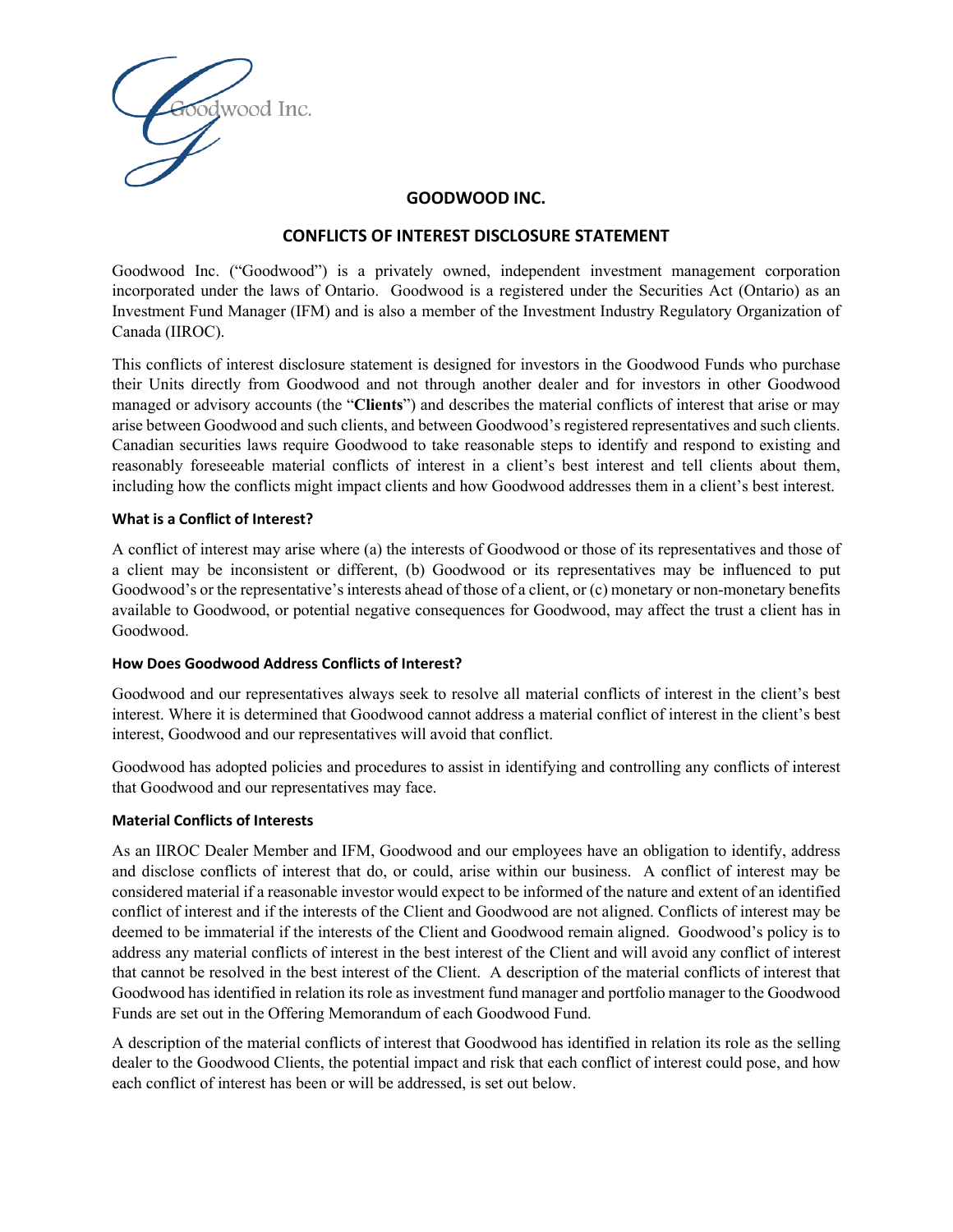

# **Proprietary Products**

As a selling dealer, Goodwood intends to sell interests in investments funds (the Goodwood Funds) which are managed and advised by us (referred to as "**proprietary products**").

Goodwood ("**the Manager**") will not receive any compensation from Goodwood Clients or from the Goodwood Funds in connection with the distribution of Units of the Goodwood Funds as the selling dealer. The Manager does earn fees from its ongoing management of the Fund, but there are no commissions payable to the Manager on the sale of securities of investment funds it manages.

The potential conflict is that the Manager is only providing Clients with access to proprietary products, from which the Manager receives management and/or advisory fees, and is not providing Clients with access to a wider universe of investment funds managed by third-party fund managers. Further, the suitability determination conducted by the Manager for Goodwood Clients (if applicable) will not consider the larger market of nonproprietary products or whether those non-proprietary products would be better, worse, or equal in meeting Clients' investment needs and objectives.

To manage the conflicts inherent in making investment recommendations or taking investment actions for Goodwood Clients in proprietary product only, the Manager will only permit a Client to be invested in Units of the Fund if the Manager considers such securities to be suitable for such Client and that investing in such securities are in such Client's best interest. Because the Manager's suitability review does not include a broader universe of potential products, investors may wish to consider consulting a third party dealer or adviser before acquiring Units of the Fund.

## **Outside Business Activities**

Individuals representing Goodwood may be involved in other activities outside of the firm that pose a conflict with the firm or its clients. Conflicts could arise due to the time involved with the outside activity, leaving insufficient time to devote to Goodwood, potential client confusion in dealing with the representative or access to material non-public information about securities issuers. The potential conflict of interest inherent in an outside activity must be analyzed by the employee and the firm prior to the outside business activity being approved by the Chief Compliance Officer (CCO) of Goodwood. This will include considering: whether the individual will have sufficient time to properly carry out their duties with Goodwood; whether the individual will be able to properly service clients (including a fund); the risk of client confusion and what controls there are to mitigate this risk; whether the activity places the individual in a position of power or influence over clients or potential clients (in particular vulnerable clients); whether the activity provides the individual access to privileged, confidential or insider information relevant to their registerable activities (if so, the individual or the entire firm may be restricted from trading in or participating in decisions relating to securities of the issuers involved).

Goodwood has developed policies and procedures to manage the conflicts associated with outside business activities to which all Employees must adhere to restrict any outside business activity that would interfere (or give the appearance of interfering) with an Employee's ability to act in the best interests of Goodwood and its Clients.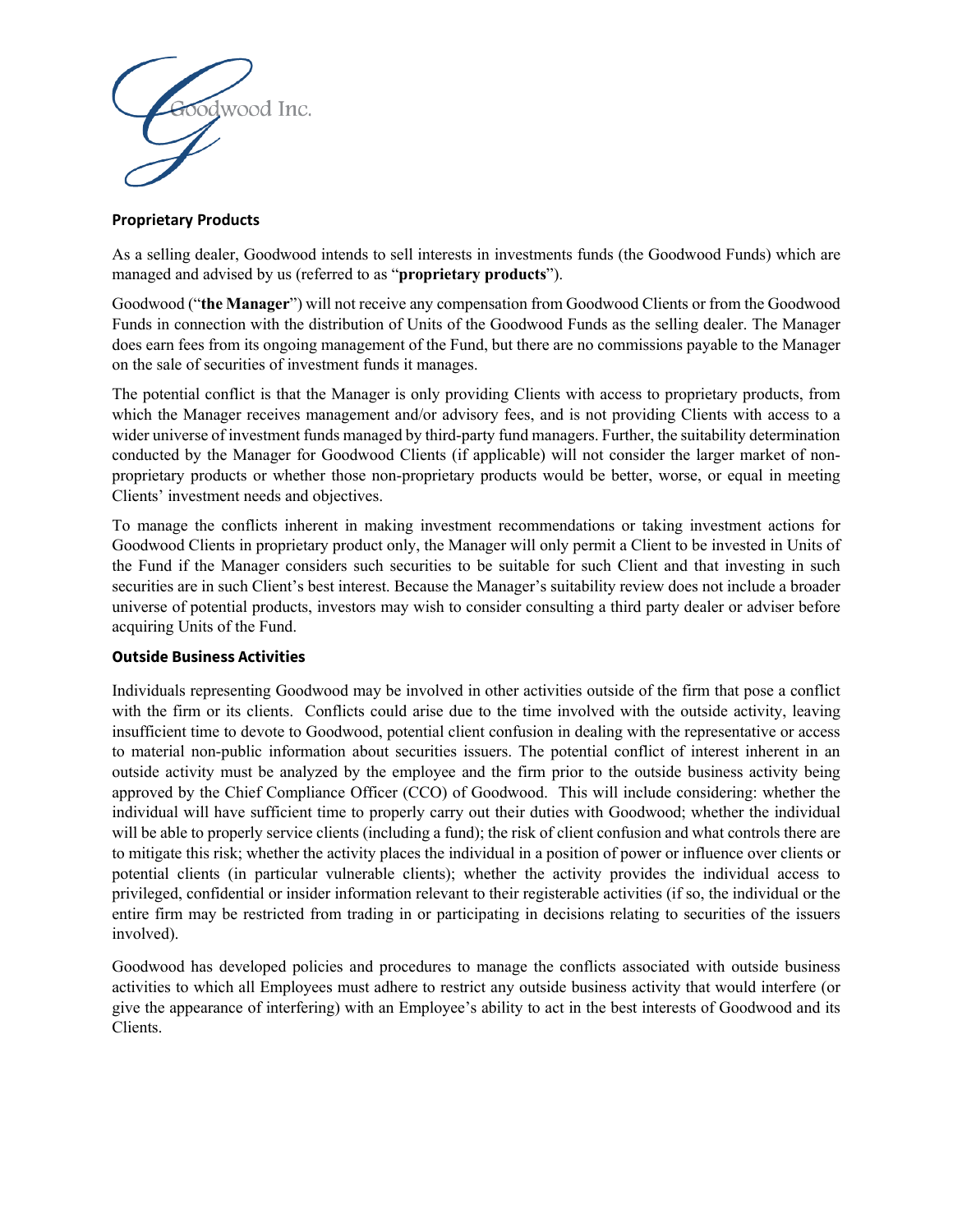

## **Goodwood Fees and Expenses**

Goodwood offers fee-based accounts for some clients and charges its separately managed account clients fees for its advisory services based on a percentage of the market value of the client's account. Goodwood has appointed a third-party service provider to obtain the prices of securities in clients' accounts. These separately managed accounts pay fees directly to Goodwood and may invest in a non-fee or lower-fee paying series of a fund managed by Goodwood to avoid double-charging fees, or invest in a no-load series since they do not have an external adviser. Some clients may negotiate a fee with Goodwood based on the size of their account.

Management and/or performance fees for the Goodwood Funds are set out in the Offering Documents of the relevant fund. Goodwood has appointed a third-party fund administrator for the Goodwood Funds and has valuation policies and procedures designed to mitigate any potential conflicts of interest.

Where Goodwood appoints a sub-adviser to assist with managing the Goodwood Funds, Goodwood is responsible for payment of the sub-advisory fees so that there is no duplication of fees charged to the underlying Client.

## **Best Execution**

When placing orders for and on behalf of Goodwood Funds or Clients' accounts, Goodwood will select those brokers and dealers from whom they reasonably expect to obtain the best execution (after considering all transaction costs or other benefits). Goodwood does not utilize soft dollar arrangements.

As a Dealer, brokerage services are from time to time provided by Goodwood. To manage conflicts, in the event that Goodwood provides brokerage services for the execution of orders directly, such order execution will be on terms and conditions no less favourable to clients than would otherwise be obtainable if the orders were placed through independent brokers or dealers, and at commission rates less than comparable rates that would have been charged by independent brokers or dealers.

## **Fair Allocation**

Goodwood acts as Manager to segregated managed accounts and to Goodwood Funds. Goodwood may aggregate orders for a number of Client accounts for the purchase or sale of a particular security. A conflict of interest can arise when selecting which Clients' accounts to participate in the allocation. Goodwood has adopted trading policies which are designed to ensure fair allocation of securities amongst these accounts. These policies are disclosed in the Goodwood Funds offering documents and account opening materials for other clients.

# **Personal Trading**

When Goodwood employees trade and invest in the same securities as Goodwood, including its funds or client accounts, there is a perceived or potential conflict of interest that the employee may benefit from opportunities at the expense of Goodwood's clients or its funds. Goodwood has established personal trading policies and procedures to monitor personal trades of employees, officers and directors. All employees must obtain prior written approval for trades in securities in personal accounts and accounts over which they have a beneficial interest or control. Personal trading records are supervised and regularly reviewed against brokerage statements to avoid any conflicts of interest.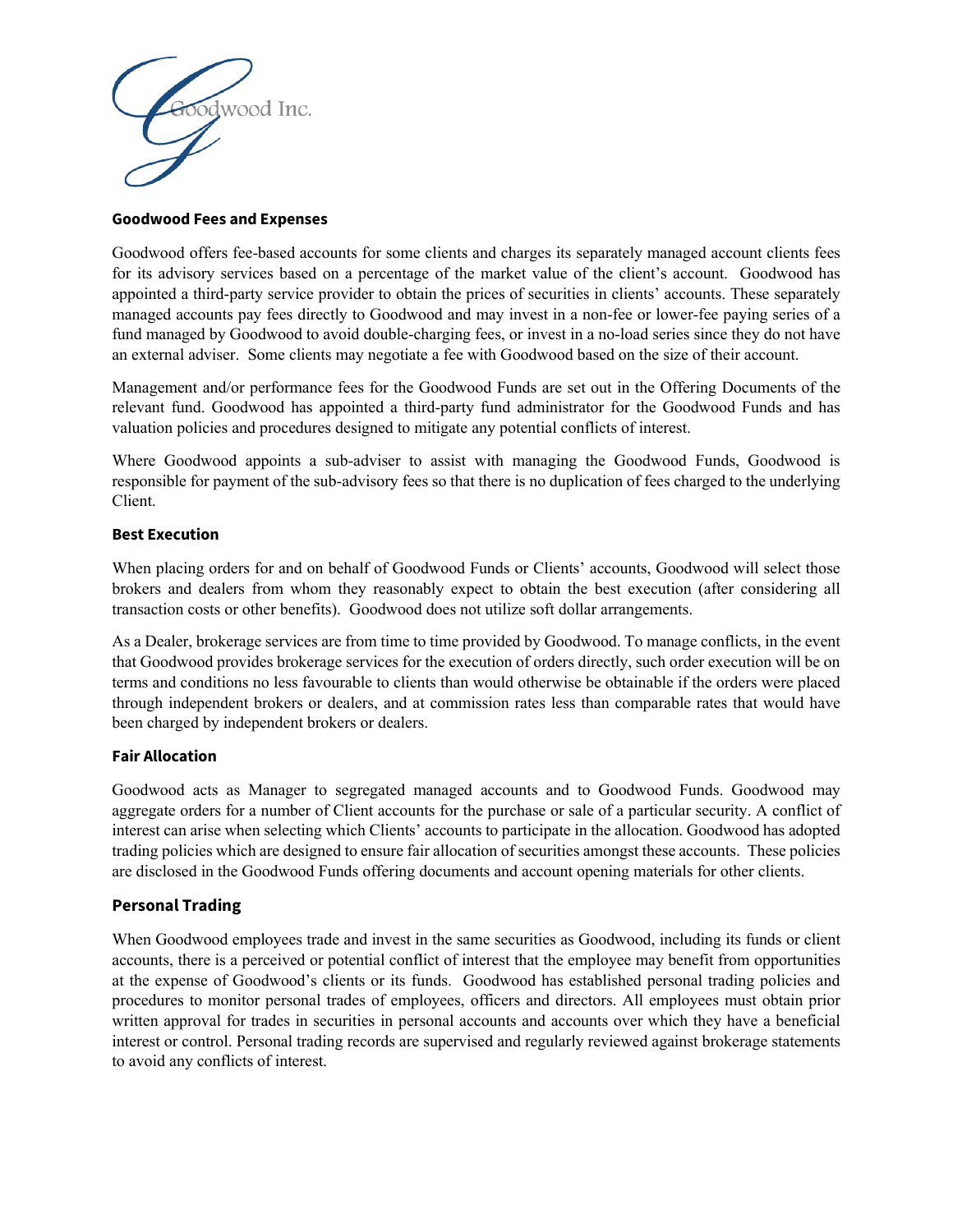

#### **Referral Arrangements**

Goodwood has in place referral arrangements whereby the referrer refers clients to Goodwood for a fee. Details of the referral arrangement, including the fee paid by Goodwood to the referrer and the nature of any existing or reasonably foreseeable conflicts of interests that may arise from such referral are disclosed in writing to the clients being referred. Referral arrangements may be entered into both with other registrants and with non registrants. This can create a conflict between the person to whom the referral is made and the person making the referral, as the person making the referral is incented to do so by the promise of receiving compensation even where the investment is not necessarily in the best interest of the person making the investment. No such payments will be made unless the referred investors are first advised of the arrangement and all applicable securities laws in connection with the referral arrangements are complied with.

## **Marketing Practices**

Marketing materials are used in various forms to advertise Goodwood's products and services. Marketing can create a conflict of interest as there may be an incentive to overstate attributes and to understate risks and weaknesses. All marketing materials are reviewed by the CCO and approved prior to distribution. Marketing policies are in place governing the preparation and dissemination of marketing materials, including prohibiting material misstatements or omissions, including required disclosures, requirements for hypotheticals and CCO approval.

## **Compensation Practices**

Firms have an inherent conflict of interest when they create incentives through their compensation practices for their representatives to sell or recommend certain products or services over others. For example, a representative could be paid a higher commission to sell a product where the firm would earn higher management or performance fees. Goodwood seeks to mitigate these conflicts by designing compensation programs that are product agnostic. Our registered representatives are not compensated differently based on which products or services they sell, nor is the variable portion of their compensation determined by such factors.

Conflicts related to compensation can also occur in supervisory positions, such as compliance, where supervisory staff compensation is tied to sales or revenue. This could cause these individuals to act in a manner that puts their own interests above those of clients. Goodwood does not use any variable compensation tied to sales or revenue in compensating compliance staff.

## **Related and Connected Issuers**

Conflicts may arise when investment dealers and advisers trade in or advise with respect to their own securities or securities in certain other issuers to which they, or certain other parties related to them, are related or connected.

Goodwood Inc. ("**the Manager**") engages in activities as an investment dealer, portfolio manager and investment fund manager. In the course of its activities, the Manager may provide advice in respect of the purchase or sale of corporations, general partnerships, limited partnerships, trusts or other issuers which may be considered to be related issuers or connected issuers of the Manager, including without limitation one or more investment vehicles formed or sponsored by and/or managed by the Manager. If the Manager does provide advice or act as an agent for the purchase or sale of securities of related issuers or connected issuers, it will: (a)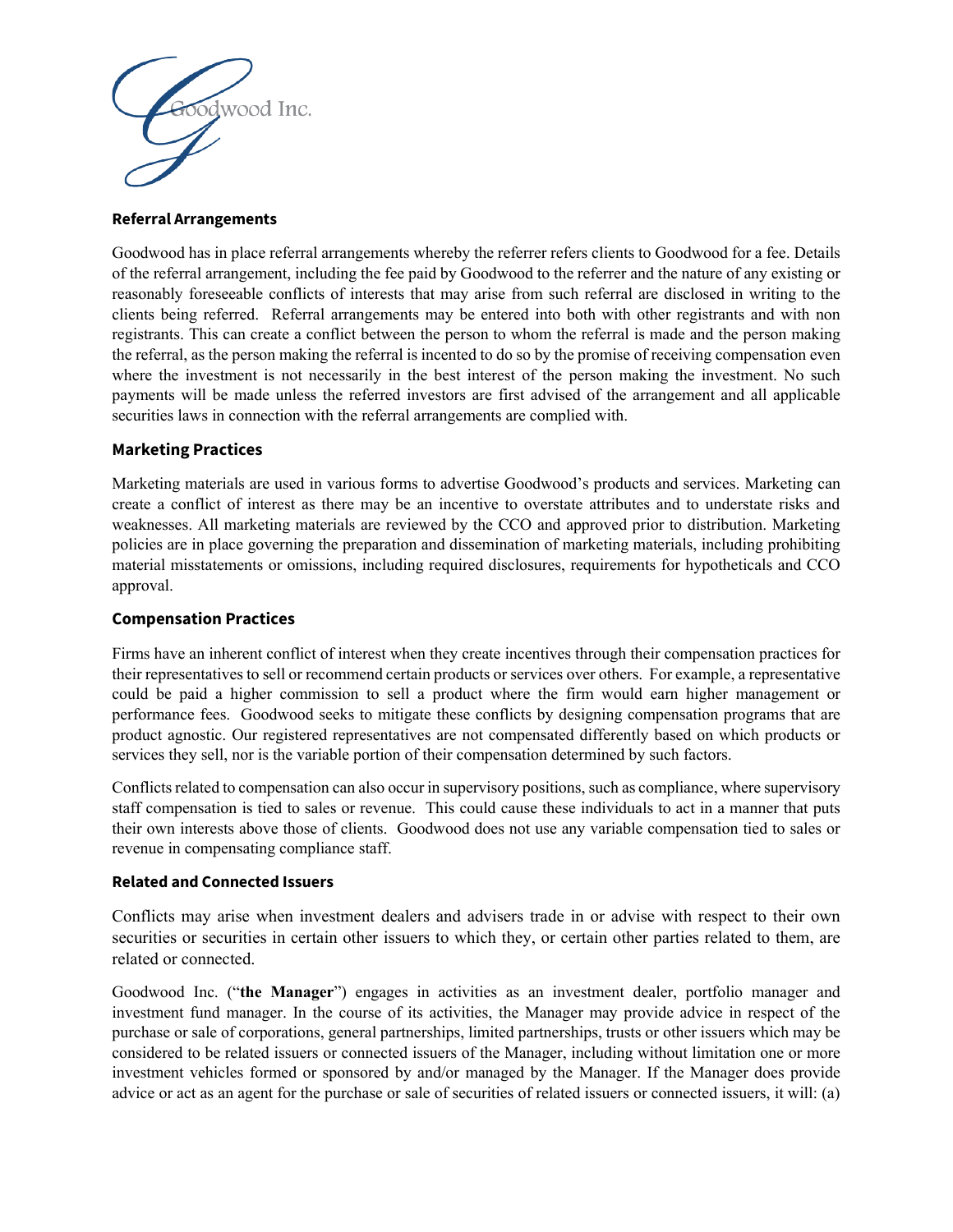

disclose this fact in writing to the purchasers of such securities; and (b) comply with all applicable requirements under securities legislation.

**Goodwood Fund, Goodwood Capital Fund, Goodwood Milford Fund Trust, Goodwood Milford Fund Limited Partnership, Goodwood SPValue Fund LP and Goodwood MV Realty LP** (together, the "**Funds**") are connected issuers of the Manager by virtue of their relationship with the Manager. The Funds are investment funds to which the Manager provides fund management, portfolio management and distribution services. An affiliate of the Manager owns and controls the general partner of Goodwood SPValue Fund LP and Goodwood MV Realty LP. An affiliate of the Manager also shares in profits of Goodwood SPValue Fund LP and Goodwood MV Realty LP. The Manager will not accept any commission either from the purchaser or from the Funds in connection with the sale of Units of a Fund. Instead, the Manager charges a management fee, redemption fee and/or performance fee in connection with its management of the Funds and/or their investment portfolios. Information regarding the services provided to each Fund and the fees charged by the Manager is contained in the offering memorandum of the respective Fund. The Manager may also provide brokerage services to the Funds and to other managed or sub-advised accounts (each, a "**client**") and may, in such cases, earn fees and commission from trades of the clients' investment portfolios.

The Manager may also utilize the services of third-party sub-advisers to provide investment advice and trade recommendations for certain Funds. Currently, sub-advisory services for the Goodwood Capital Fund are carried out by Waypoint Investment Partners Inc. pursuant to a Sub-Advisory Agreement dated October 4, 2021. The Manager is responsible for payment of sub-advisory fees directly so there is no duplication of fees charged to clients. The Manager has policies and procedures to address any conflicts that may arise from these types of relationships which include oversight and supervision to ensure investment advice and actions are in the best interest of the Funds and clients.

The Manager, an affiliate of the Manager, or key personnel of the Manager or an affiliate, may from time to time provide services to or have other relationships with other issuers of securities, including issuers in which clients are invested. In those circumstances, that issuer would be considered under relevant securities law to be a "connected issuer" of the Manager, which may create perceived conflicts with the best interest of clients, as there will be competing demands on the time of the individuals involved and there may be proposed dealings from time to time which are beneficial to such issuers, to the Manager or to the individuals providing services to such issuers but potentially prejudicial to clients, or vice-versa. The Manager has in place policies and procedures aimed at addressing any potential conflicts of interest that may arise as a result of these relationships, to ensure that the first priority of the Manager is to act in the best interest of its clients and to ensure that the nature of the duties and commitment of time does not impact the ability to act in the best interest of clients.

Principals of the Manager may, from time to time, accept officer positions and/or directorships and/or provide services to or have other relationships with companies unrelated to the Manager, including issuers in which clients are invested. In this circumstance, that company would be considered under relevant securities law to be a "connected issuer" to the Manager. Currently, each of **MV Realty Holdings, LLC ("MVR")** and **Goodwood MVR Investors, Inc.** (an intermediate corporation which in turn invests in MVR) is considered a connected issuer of the Manager.

The Manager entered into a four year consulting agreement with Medexus Pharmaceuticals Inc. ("**Medexus Pharmaceuticals**") dated October 16, 2018 and a 3 year Consulting Agreement with MVR dated August 1, 2020 pursuant to which the Manager receives cash compensation for providing strategic advisory services.